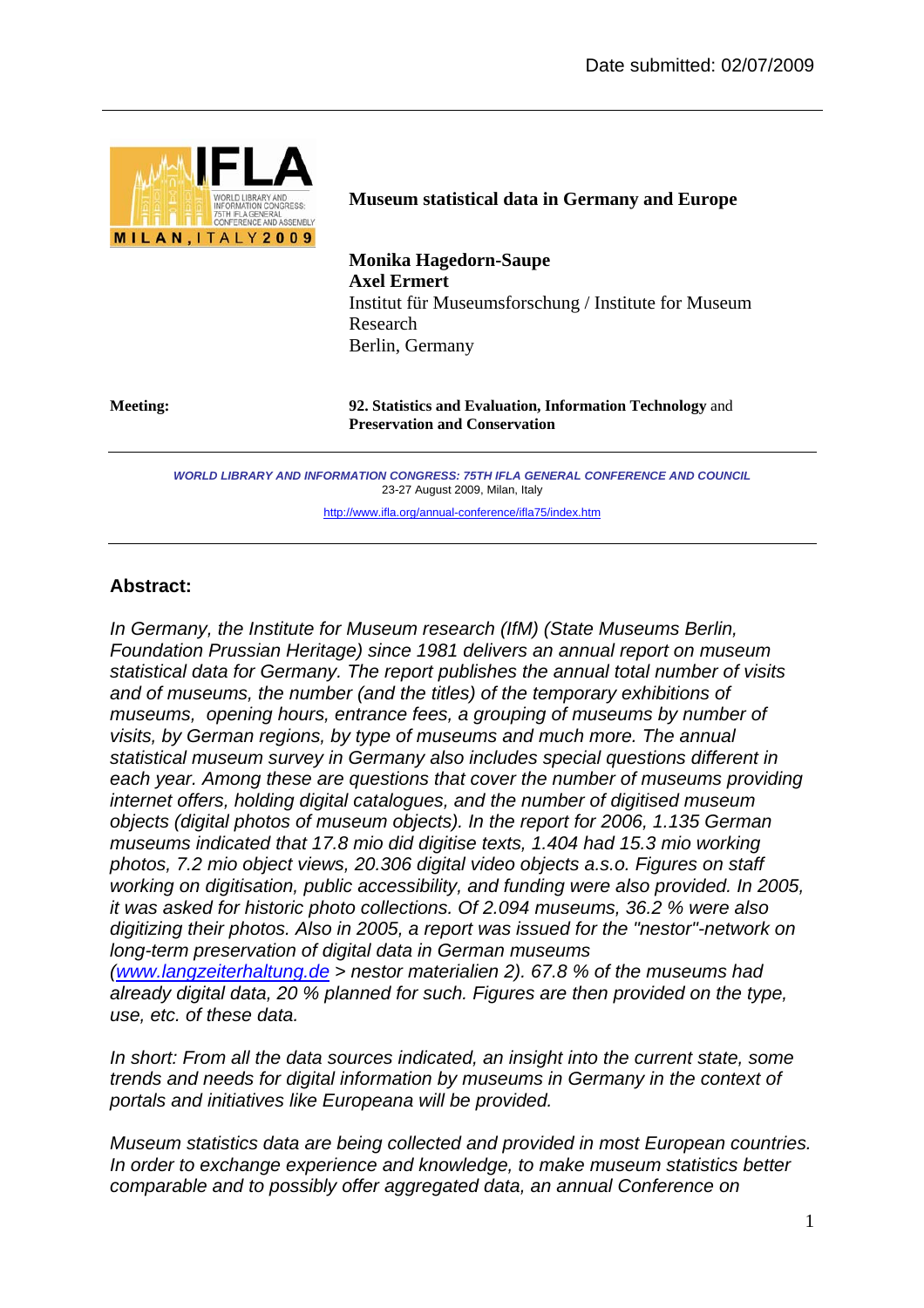*museum data in Europe has been convened in Berlin since 1995. In 2004, a summary publication ("Guide to European museums statistics") has been showing data for most countries; some reports include figures about the number of museum objects for that country. The Conference has now taken the form of EGMUS, the European Group on museum statistics (www.egmus.eu). Here, the sometimes differing concepts used in European museum statistics are discussed, questionnaires are discussed with a view to more harmonization, and data are being provided both through the website of the group and to institutions like the Statistical Office of the EU. The group and its data also represent some work useful for future European digital data collection.* 

The Institute for Museum Research (IfM) (State Museums Berlin, Foundation Prussian Heritage) since 1981 delivers an annual report on statistical data on museums in Germany. The report publishes the annual total number of visits and of museums, the number of the temporary exhibitions of museums, opening hours, entrance fees, a grouping of museums by number of visits, by German regions, by type of museums and much more. The annual statistical museum survey in Germany also includes special questions different in each year. Among these are questions that cover the number of museums providing internet offers, holding digital catalogues, and the number of digitised museum objects (digital photos of museum objects).

Library statistics exist in Germany for quite some time, at least since the 1960ies. In parallel, statistics on museum data have been compiled, though in longer intervals and not always with full coverage. They mainly concerned the number of museums, and the number of visits they received, correlated i.a. with the size of the local communities in which the museums are situated. It was only from 1981, after the foundation of the Institute for Museum Research, that annual statistics is being prepared, aiming at full coverage of all German museums.

Today, the number of museums registered in the database of the Institute is about 6500, ranging from small rural museums maintained on the basis of voluntary work to large museums of international relevance counting several hundred staff. Also, the Institute for Museum Research places high importance on recording all types of museums regarding their type of ownership: our statistics do not only encompass not only state museums and local authority museums but also "private" museums and museums held by associations and foundations.

For the number of visits, from 1981 (52 million) to 2007 (more than 100 million) a considerable increase can be observed.

The definition of museum on which we base our statistics is the following: there has to be a permanent collection which is not for sale, there must be an exhibition space primarily for exhibition purposes, the museum must be open to the public and the museum should not serve commercial purposes.

Even more than a library, a museum depends on its visitors consulting the information – the museum objects and exhibitions – on the premises. An important task of the museum is to furnish the objects with all relevant useful and required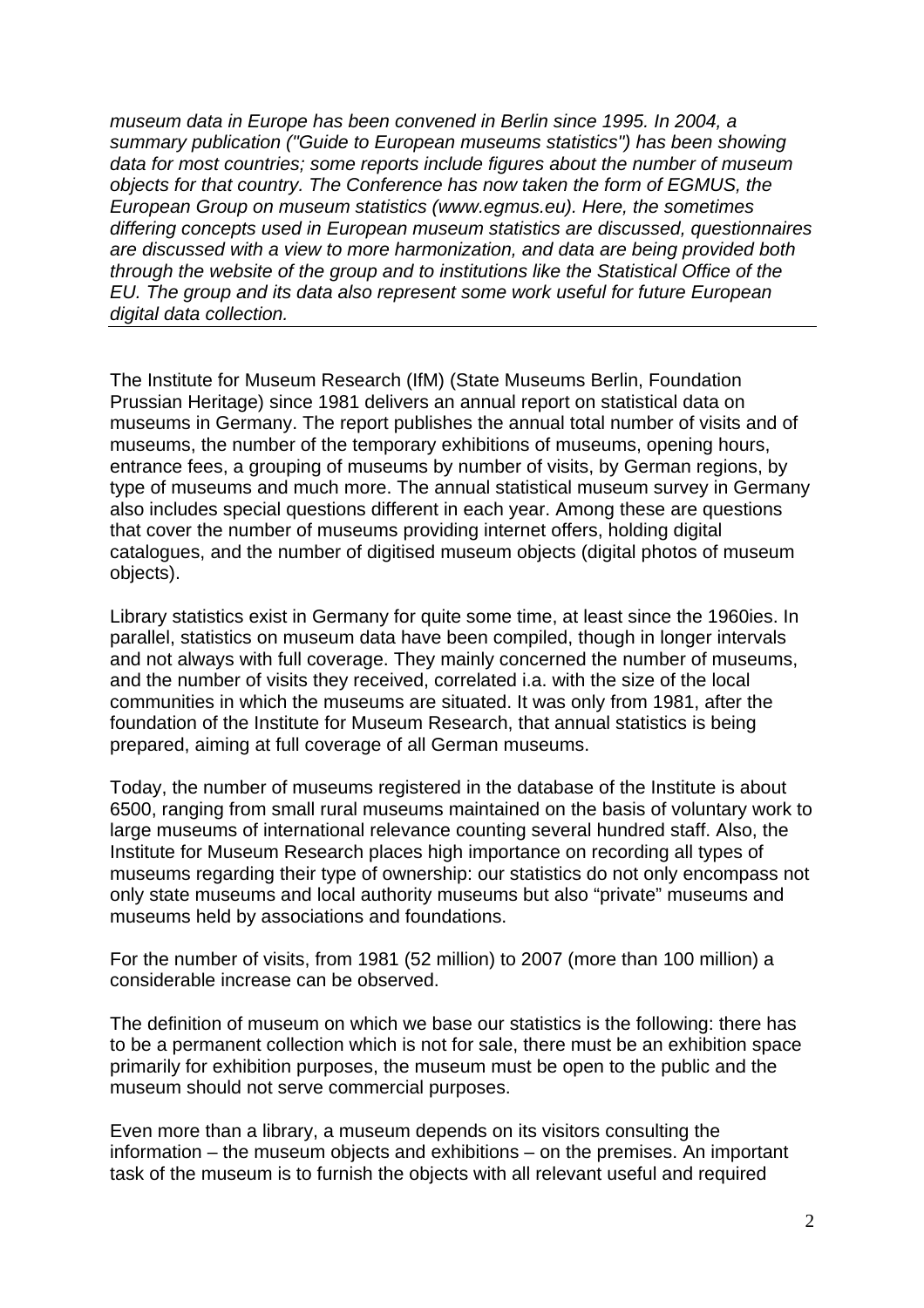information alongside the objects without which the objects often would not reveal their significance and literally remain "silent".

In some countries a regular part of the annual museum statistics is a counting of the total number of objects held in the museums (in Germany it is not). But counted or not, the objects must be registered, inventorised and catalogued as carefully and precisely as media in the library. A special characteristic of museum objects is that there is no sharp distinction between formal cataloguing and (descriptive) subject cataloguing. Also, the majority of museum objects are unique objects, i.e. "Unikate". This holds true for a lot of museums, but not for all of them: natural history museums for example have millions of very similar objects or objects of the same type, e.g. butterflies. These are often conceptualised by a leading or typical one, called "type specimen", the others serving as further evidence to study this "type" or class. Sometimes such very large holdings are counted collectively, e.g. by number of type specimen or by the amount of drawers. While here, the similarity of the subjects plays a role, in archaeology there exist often only fragments of objects – where it often is not clear whether several of those fragments once belonged to the same object. In that case usually not the fragments themselves are counted but only bulks of them. And there is a third case: a number of objects – each complete in itself – may form a special set: e.g. a tea-set. In this case often not the individual cups, saucers and plates are counted but only the entirety as a whole is considered "the object".

In general, cataloguing of museum objects is a more holistic process; the different types of data that are gathered can not be separated too strictly.

But not only the number of museums, the visits and the objects are recorded in Germany. Together with the ever repeating questions in every year, we also ask for further features, varying annually. Some of these questions concern a more detailed understanding of the use pattern associated with museums. In such type of "visitor research", more in-depth data are collected of what persons and in which situations they are visiting museums, how often they come and how they prepare their visits. Other features which we touch upon are e.g. museum education offers provided by the museums, the information technology applied in museums, number of museums housed in protected buildings, a.s.o. Because we repeat these questions usually every five years, we can give statistical indications about developments unfolding over certain periods of time.

Much as in other fields, the electronic or digital revolution has influenced the museums. Object cataloguing is increasingly being done in digital databases, and a completely new feature of information provision has arrived in the museum world: it is now possible to provide, and use in many forms, digital surrogates of the objects so that they can be presented and studied in depth independent of their physical location. Of course, a statistical comprehension of the amount and the presence of such digital objects is of high interest also to the processes of statistical recording.

Now, what is a digital object in respect of a museum? Obviously, the first step is usually an electronic database catalogue record giving the catalogue data for the museum object. Often, this needs to be complemented by larger descriptive text, the results of scientific investigation etc. But most prominently, in the museum environment we would normally ask that one or more photos of the object be given in the context of the catalogue record. Museums are visual institutions.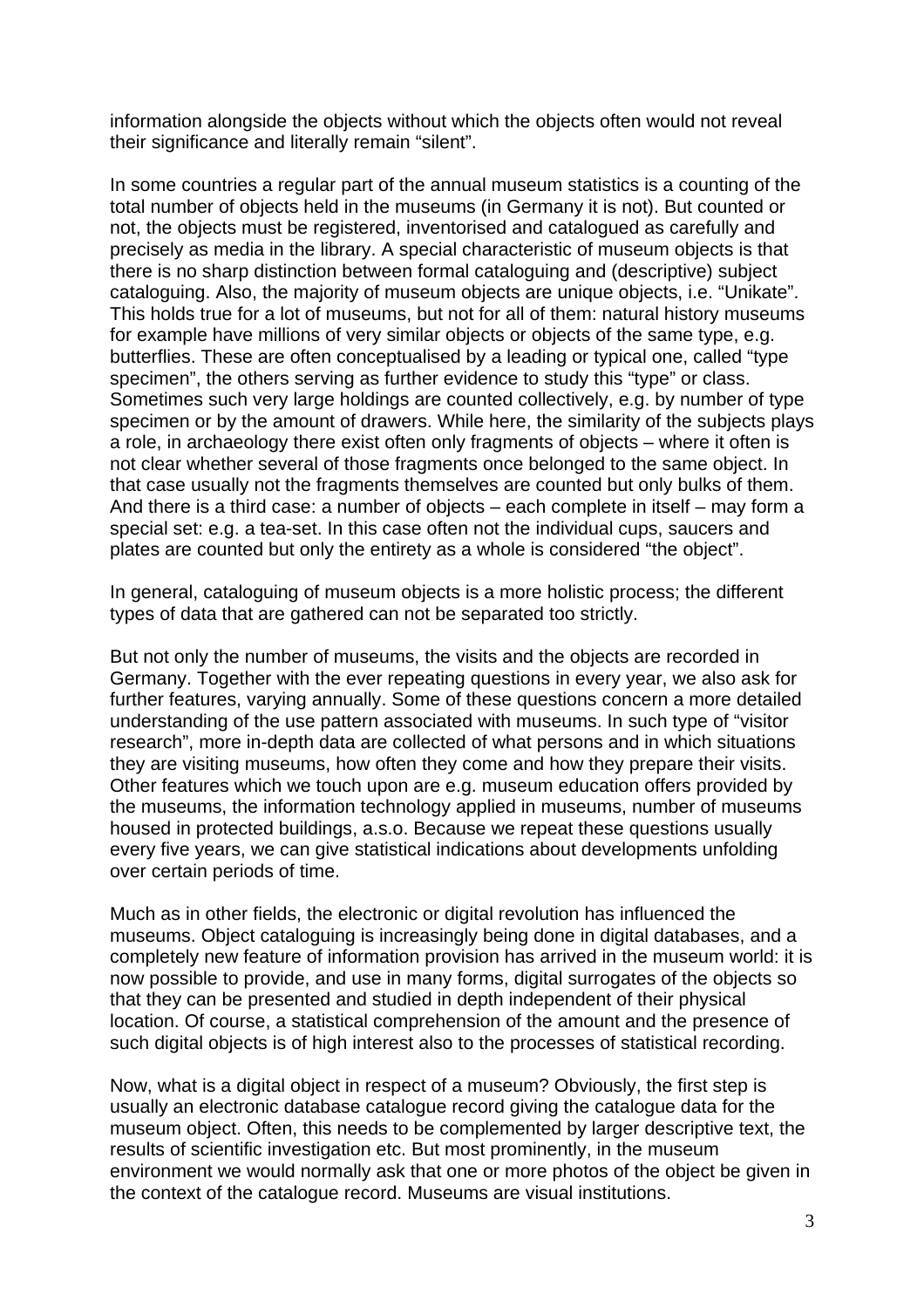Since the majority of museum objects are fully three-dimensional objects, normally several photos are needed to give an impression of the object from all relevant angles. (A bigger step – though mostly not yet achieved – towards reproducing a real world 3D object is the application of 3D scans). Where a museum object is defined as a combination of several separate individual elements, quite a number of digital photos will be needed to give the full impression. So, what is "the digital image" of such an object? Obviously it is the combination of a number of single photographs (together with the descriptive text). Thus, statistical capturing of the data in the entire digitisation process involves several steps, the first being the determination what the "object" as the reference unit should be; second, which documentation and how many photos are needed to give an adequate representation of the object in a digital setting and thus make it a "digital object".

Another big challenge carried out today is the provision of digital object photos in a quality good enough for presentation on the internet but usually avoiding such a high resolution quality that would deprive the museums of the exploitation of the copyright on those images. And museums do not present objects in isolation alone, an important activity of them is putting objects together in a meaningful way, i.e. to create display and exhibitions. Another aspect for digital objects of museums is therefore the digital conservation and presentation of "virtual exhibitions" as well as the digital documentation of real-world exhibitions.

In the report for 2006, 1.135 German museums indicated that for 17.8 million of their objects digitised texts are available. 1.404 museums had 15.3 million digital work photos of their objects and 7.2 million digital object views. 130 museums reported 20.306 digital videos a.s.o. Figures on staff working on digitisation, public accessibility, and figures on funding were also provided.

As stated above, a special type of objects in museums are photographs which are present in almost every museum (either digitised or more and more born digital). They are differentiated in three different categories:

a) photographs documenting the objects held in the museum

b) photographs as evidence of historical situations, events etc. (including photos from private albums, photos of streets and buildings at different times etc.)

c) photographs as artistic objects, as works of art, by artistics creators.

b) and c) are cases where the photograph is also an object within the museum collection.

In 2005, historic photo collections were the special topic of the annual survey. Of 2.094 museums, 36.2 % were digitizing their photos. Also in 2005, a report was issued for the "nestor"-network on long-term preservation of digital data in German museums (www.langzeiterhaltung.de > nestor materialien 2). 67.8 % of the museums at that date had already digital data, 20 % planned for such.

These figures certainly are only a minimum number because often the size of photographic collections can only be estimated and also, because not all museums found themselves able to answer this question. In order to maintain and to enlarge this information and to complement the collection size information with keywords on the photograph subjects, a special website www.fotoerbe.de continues to register